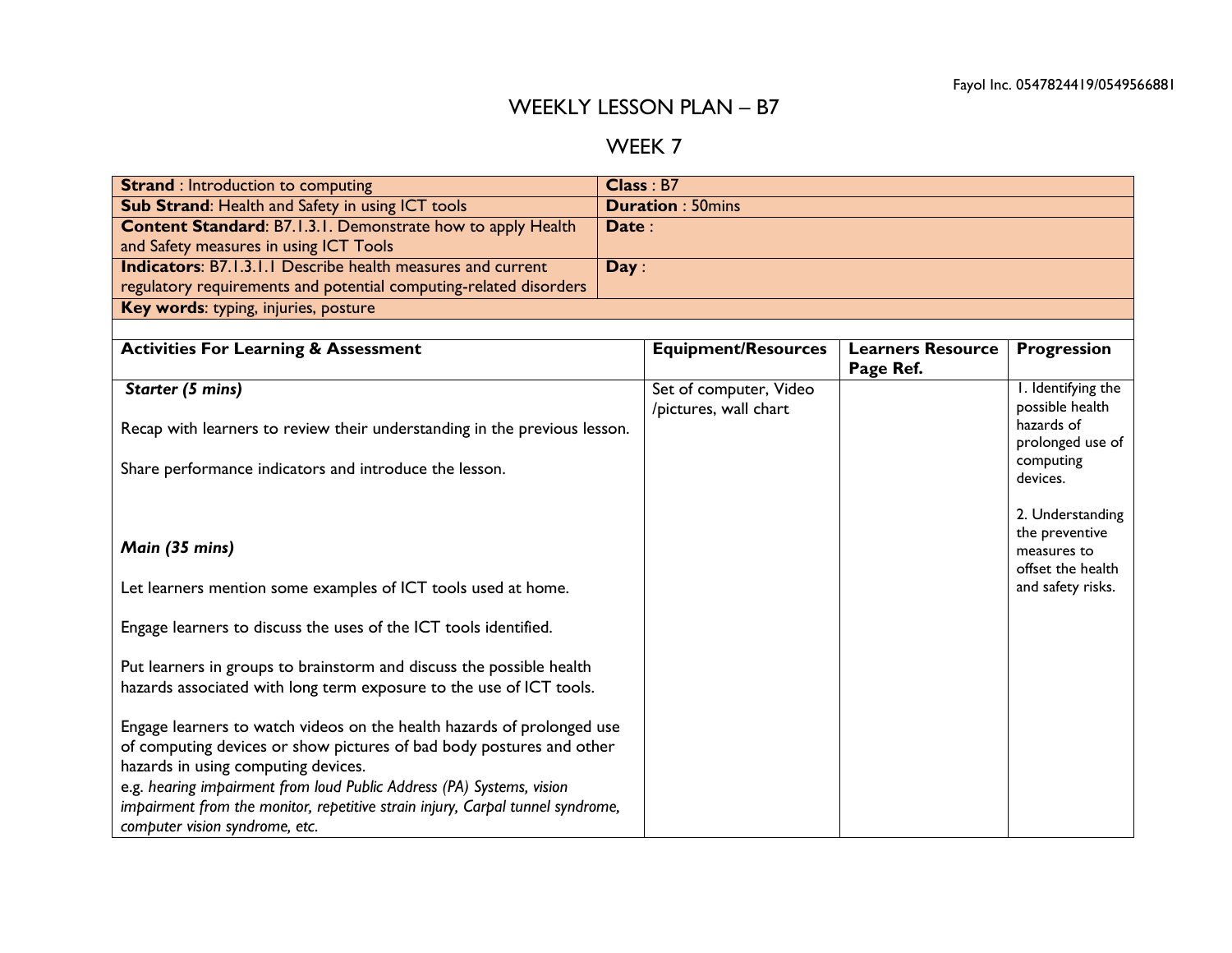| Guide learners to discuss the risk involved in receiving a call while the<br>mobile phone is on charge.         |  |
|-----------------------------------------------------------------------------------------------------------------|--|
| Guide learners to identify the health hazards associated with each ICT<br>device.                               |  |
| $\circ$                                                                                                         |  |
|                                                                                                                 |  |
|                                                                                                                 |  |
|                                                                                                                 |  |
| Television - affects vision                                                                                     |  |
| Computer - affects vision, back ache, wrist pain.                                                               |  |
| Mobile phone - radiation which can cause cancer, loud ring tones can<br>$\bullet$                               |  |
| damage hearing.                                                                                                 |  |
| Radio - high volume damages hearing<br>$\bullet$<br>Public address system - high volumes damages hearing.       |  |
| $\bullet$                                                                                                       |  |
| Brainstorm learners to provide preventive measures regarding the stated                                         |  |
| health and safety risks.                                                                                        |  |
|                                                                                                                 |  |
| <b>Reflection (10 mins)</b>                                                                                     |  |
| Use peer discussion and effective questioning to find out from learners                                         |  |
| what they have learnt during the lesson.                                                                        |  |
|                                                                                                                 |  |
| Take feedback from learners and summarize the lesson.<br>Homework/Project Work/Community Engagement Suggestions |  |
| Identify any five ICT tools you know.<br>$\bullet$                                                              |  |
| Explain the prolong health hazard associated with the tools identified above.                                   |  |
|                                                                                                                 |  |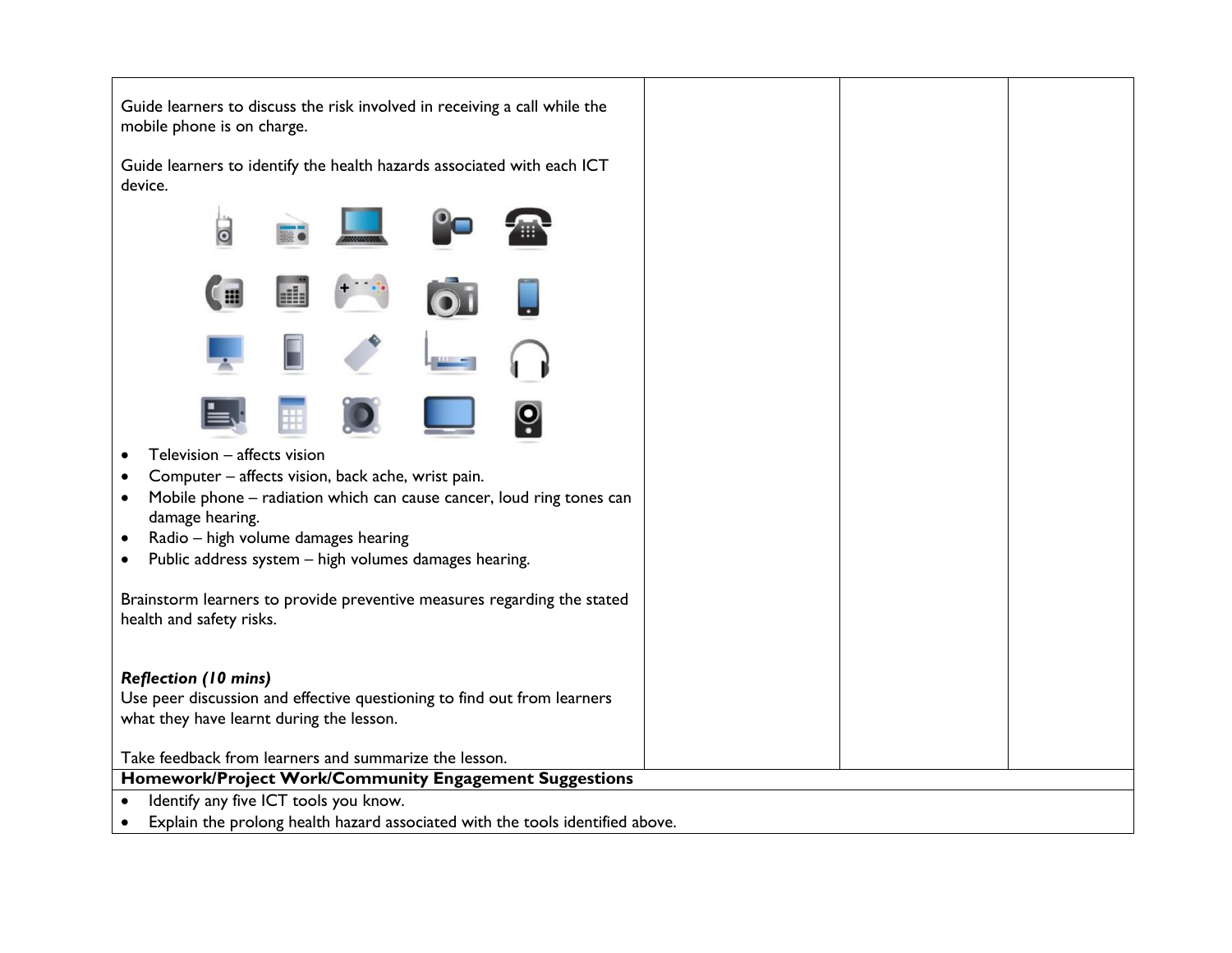| <b>Cross-Curriculum Links/Cross-Cutting Issues</b>       |
|----------------------------------------------------------|
|                                                          |
| Potential Misconceptions/Student Learning Difficulties   |
| Learners may not consider bad postures as health hazards |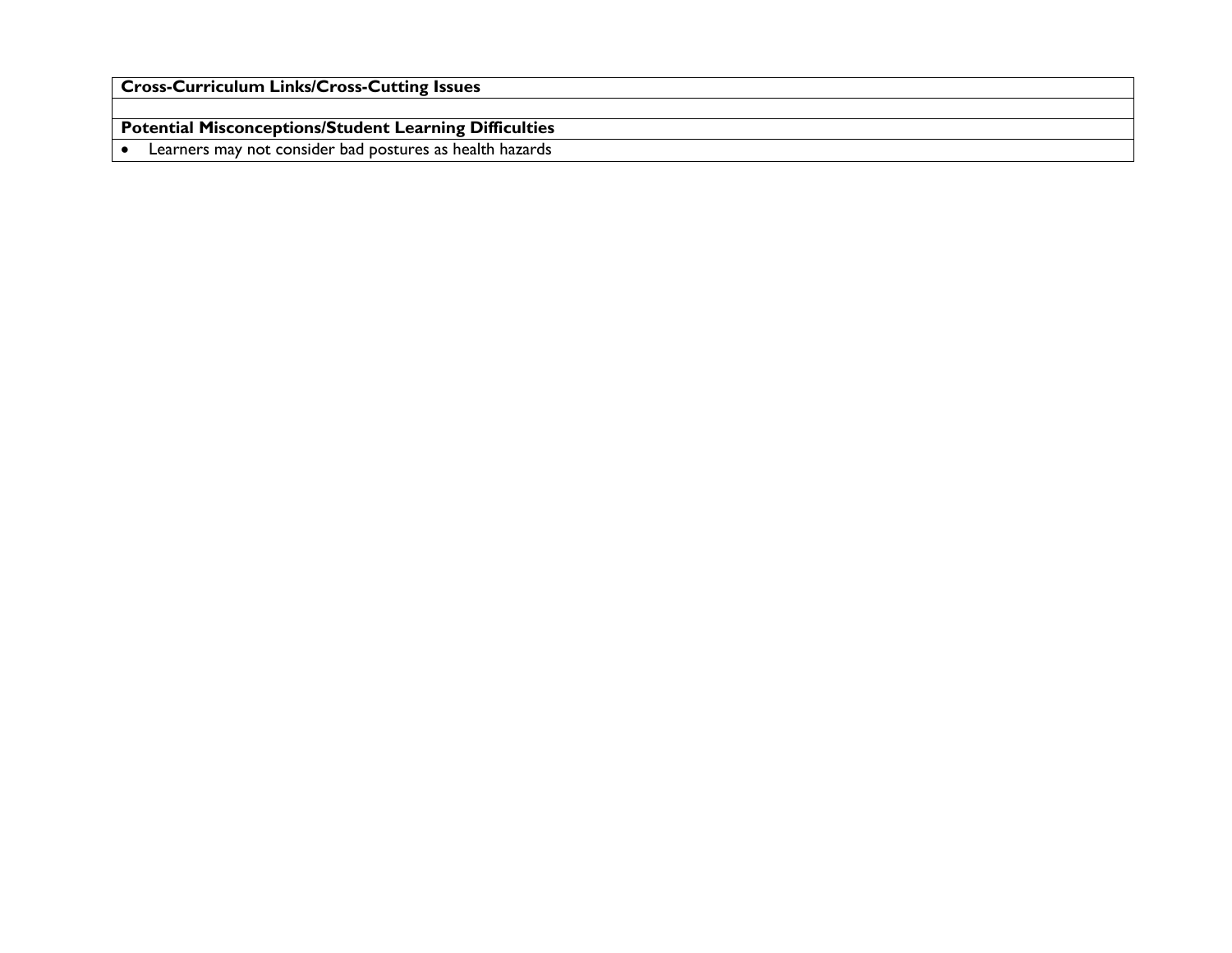| <b>Strand</b> : Introduction to computing                                         | Class : B7              |
|-----------------------------------------------------------------------------------|-------------------------|
| <b>Sub Strand: Health and Safety in using ICT tools</b>                           | <b>Duration: 50mins</b> |
| <b>Content Standard: B7.1.3.1. Demonstrate how to apply Health</b>                | Date:                   |
| and Safety measures in using ICT Tools                                            |                         |
| <b>Indicators:</b> B7.1.3.1.2 Describe Safety measures in using ICT tools   Day : |                         |
| Key words: typing, injuries, posture                                              |                         |

| <b>Activities For Learning &amp; Assessment</b>                          | <b>Equipment/Resources</b> | <b>Learners Resource</b> | <b>Progression</b>    |
|--------------------------------------------------------------------------|----------------------------|--------------------------|-----------------------|
|                                                                          |                            | Page Ref.                |                       |
| Starter (5 mins)                                                         | Set of computer, Video     |                          | I. Identifying the    |
|                                                                          | /pictures, wall chart      |                          | possible health       |
| Recap with learners to review their understanding in the previous        |                            |                          | hazards of            |
| lesson.                                                                  |                            |                          | prolonged use of      |
|                                                                          |                            |                          | computing<br>devices. |
| Share performance indicators and introduce the lesson.                   |                            |                          |                       |
|                                                                          |                            |                          | 2. Understanding      |
|                                                                          |                            |                          | the preventive        |
|                                                                          |                            |                          | measures to           |
| Main (35 mins)                                                           |                            |                          | offset the health     |
|                                                                          |                            |                          | and safety risks.     |
| Revise with learners on the possible health hazards associated with long |                            |                          |                       |
| term exposure to the use of ICT tools.                                   |                            |                          |                       |
| Guide learners to discuss the safety precautions for the use of ICT      |                            |                          |                       |
| tools.                                                                   |                            |                          |                       |
| i.e. holding mouse, typing, looking at the computer screen, etc. and the |                            |                          |                       |
| risk of injuries to one's neck, back, eyes, etc.                         |                            |                          |                       |
|                                                                          |                            |                          |                       |
| Demonstrate to learners, the correct body posture for working with a     |                            |                          |                       |
| personal computer and let learners practice correct posture.             |                            |                          |                       |